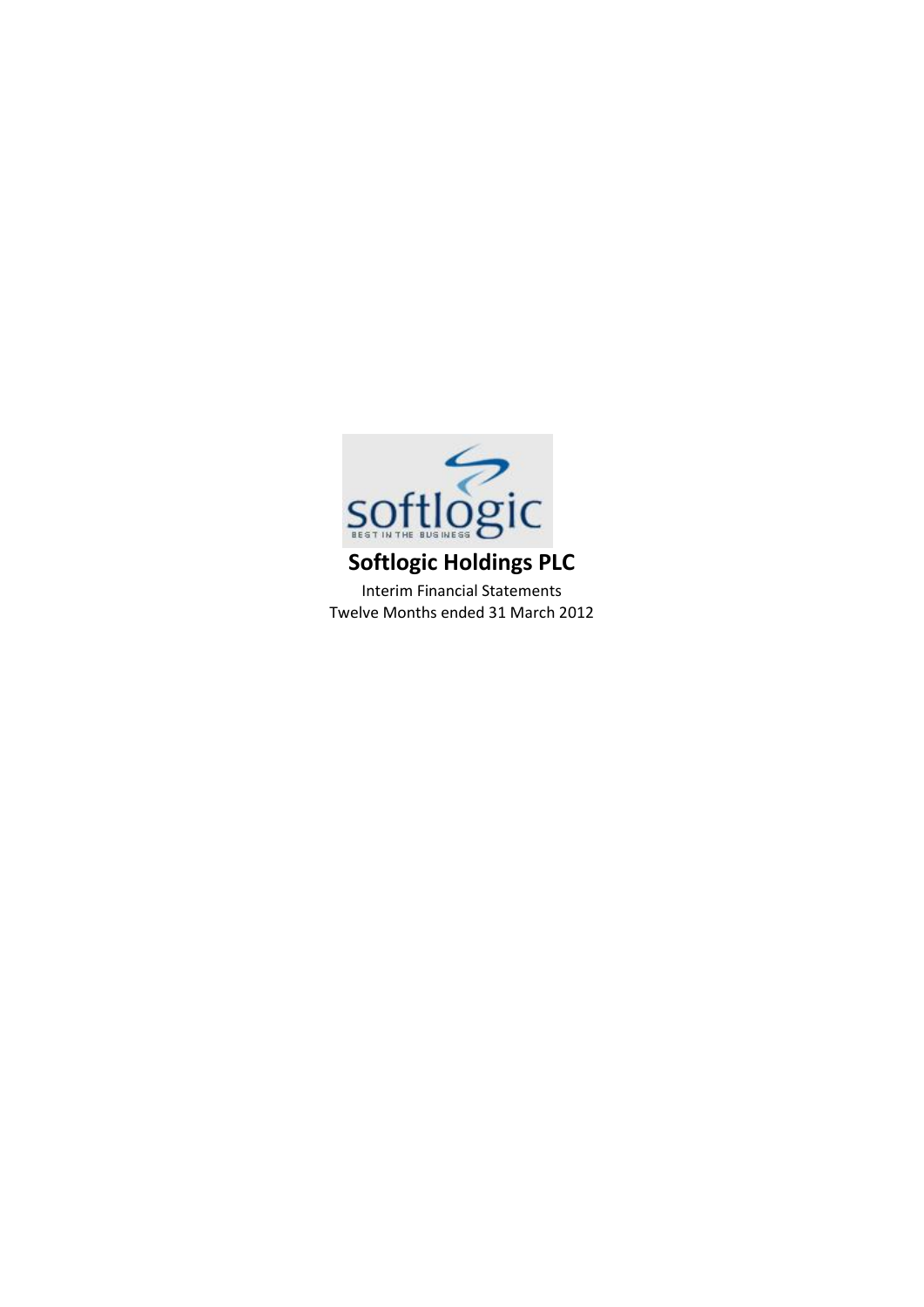# **BALANCE SHEET**

| Consolidated   | Company                  |                                                            | Consolidated      | Company          |
|----------------|--------------------------|------------------------------------------------------------|-------------------|------------------|
| Audited        | <b>Audited</b>           |                                                            | <b>Unaudited</b>  | <b>Unaudited</b> |
| as at          | as at                    |                                                            | as at             | <u>as at</u>     |
| 31.03.2011     | 31.03.2011               |                                                            | 31.03.2012        | 31.03.2012       |
| <u>Rs.</u>     | Rs.                      |                                                            | $Rs.$             | Rs.              |
|                |                          | <b>ASSETS</b>                                              |                   |                  |
|                |                          | <b>Non-Current Assets</b>                                  |                   |                  |
| 10,274,534,256 | 73,555,666               | Property, Plant and Equipment                              | 11, 167, 684, 395 | 102,064,017      |
| 91,422,977     | $\omega$                 | Leasehold Property                                         | 90,386,044        |                  |
| 2,420,284,222  | 125,700,000              | <b>Investment Property</b>                                 | 2,117,503,145     | 125,700,000      |
| 4,710,820,895  | $\overline{a}$           | <b>Intangible Assets</b>                                   | 7,816,428,079     |                  |
|                | 5,018,655,747            | Investments in Subsidiaries and Joint Ventures             |                   | 6,218,180,719    |
| 61,113,267     | 12,449,800               | Investments in Associates                                  | 49,819,513        | 9,750,000        |
| 245,561,360    | 242,044,175              | <b>Other Non Current Assets</b>                            | 450,374,039       |                  |
| 2,095,891,164  | ÷,                       | Rental Receivable on Lease Assets and Hire Purchase        | 3,814,558,955     |                  |
|                | $\overline{a}$           | Policy Loans & Other Loans                                 | 61,702,456        |                  |
|                |                          | Amount due from Related Parties                            |                   | 251,394,770      |
| 369,342,491    |                          | Deferred Tax Assets                                        | 358,028,957       |                  |
| 20,268,970,632 | 5,472,405,388            |                                                            | 25,926,485,583    | 6,707,089,506    |
|                |                          | <b>Current Assets</b>                                      |                   |                  |
| 2,551,363,907  |                          | Inventories                                                | 3,438,246,665     |                  |
| 2,878,985,826  | 70,715,722               | Trade and Other Receivables                                | 5,801,200,446     | 73,317,622       |
| 984,533,733    | $\overline{\phantom{a}}$ | Loans and Advances                                         | 2,082,353,017     |                  |
| 1,336,610,451  | L,                       | Rental Receivable on Lease Assets and Hire Purchase        | 2,235,861,203     |                  |
|                | L,                       | Reinsurance Receivable                                     | 96,805,417        |                  |
|                | $\overline{\phantom{a}}$ | Premium Receivable                                         | 240,985,482       |                  |
| 261,598        | 278,145,009              | Amounts Due from Related Parties                           |                   | 1,380,142,838    |
| 730,742,362    | 271,725,154              | <b>Short Term Investments</b>                              | 4,845,813,132     | 330,547,652      |
| 103,395,695    | 2,685,050                | Income Tax Refunds                                         | 5,408,861         |                  |
| 279,647,867    | 5,743,212                | Cash in Hand and at Bank                                   | 548,289,863       | 7,118,668        |
| 8,865,541,439  | 629,014,147              |                                                            | 19,294,964,086    | 1,791,126,780    |
| 29,134,512,071 | 6,101,419,535            | <b>Total Assets</b>                                        | 45,221,449,669    | 8,498,216,286    |
|                |                          |                                                            |                   |                  |
|                |                          | <b>EQUITY AND LIABILITIES</b>                              |                   |                  |
|                |                          | <b>Equity Attributable to Equity Holders of the Parent</b> |                   |                  |
| 1,058,000,000  | 1,058,000,000            | <b>Stated Capital</b>                                      | 5,089,000,000     | 5,089,000,000    |
| 684,900,723    |                          | <b>Capital Reserves</b>                                    | 676,198,038       |                  |
| 1,298,686,341  | (10,769,879)             | <b>Revenue Reserves</b>                                    | 1,630,301,515     | 212,176,595      |
| 3,041,587,064  | 1,047,230,121            | Shareholders' Funds                                        | 7,395,499,553     | 5,301,176,595    |
| 4,003,432,769  |                          | Minority Interest                                          | 4,227,886,465     |                  |
| 7,045,019,833  | 1,047,230,121            | <b>Total Equity</b>                                        | 11,623,386,018    | 5,301,176,595    |
|                |                          |                                                            |                   |                  |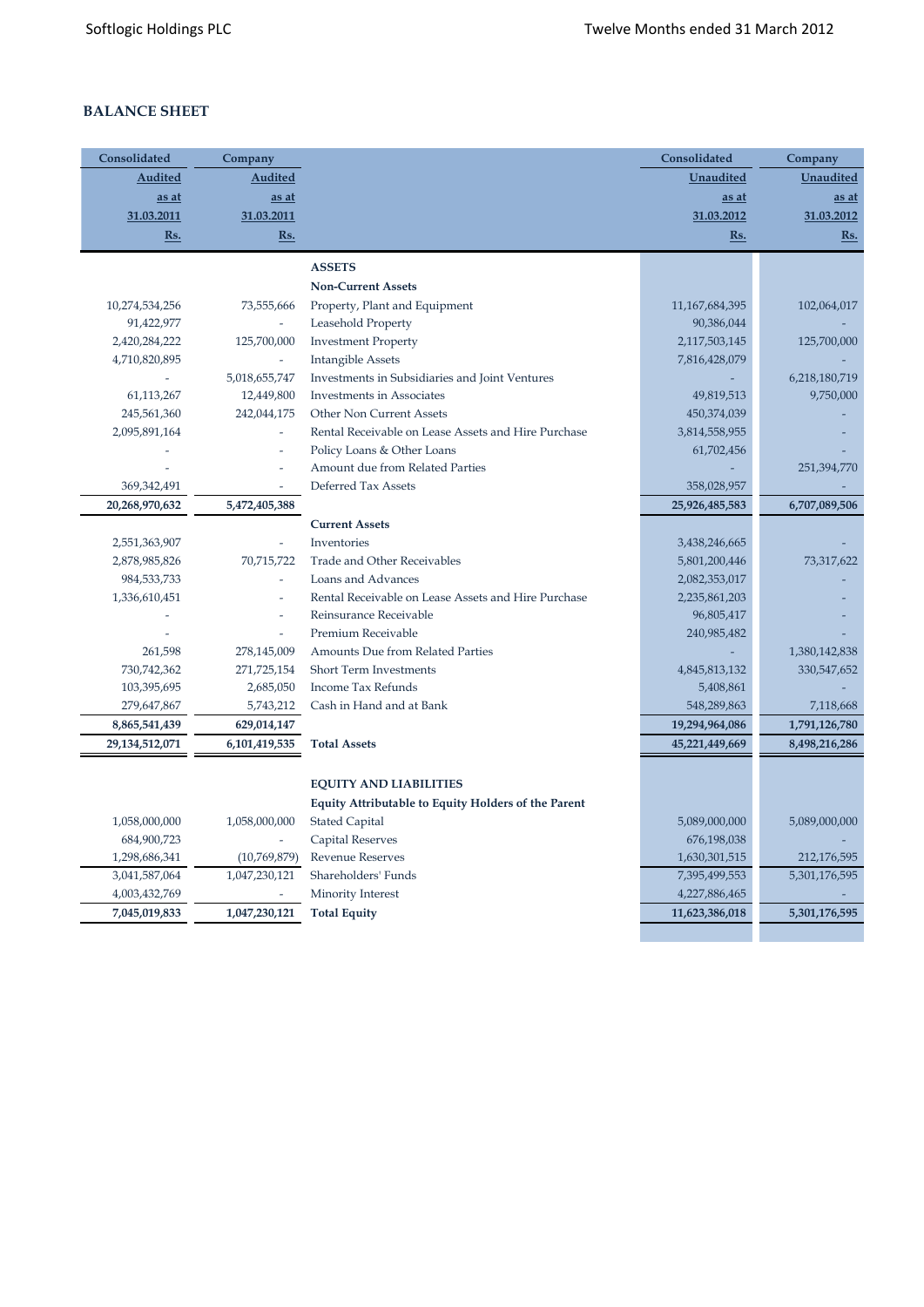| Consolidated   | Company                  |                                                | Consolidated     | Company          |
|----------------|--------------------------|------------------------------------------------|------------------|------------------|
| Audited        | <b>Audited</b>           |                                                | <b>Unaudited</b> | <b>Unaudited</b> |
| as at          | as at                    |                                                | as at            | as at            |
| 31.03.2011     | 31.03.2011               |                                                | 31.03.2012       | 31.03.2012       |
| Rs.            | Rs.                      |                                                | Rs.              | Rs.              |
|                |                          | <b>Non-current Liabilities</b>                 |                  |                  |
| 3,488,911,803  | 400,723,284              | <b>Interest Bearing Borrowings</b>             | 8,456,082,553    | 2,310,951,155    |
| 205,057,922    | $\overline{\phantom{a}}$ | <b>Public Deposits</b>                         | 460,334,146      |                  |
|                |                          | <b>Insurance Provisions - Life</b>             | 2,325,623,273    |                  |
|                | $\overline{a}$           | Provision for Life Solvency                    | 225,000,000      |                  |
| 173,917,139    | $\overline{\phantom{a}}$ | Deferred Tax Liabilities                       | 209,706,766      |                  |
| 252,462,657    | 11,599,896               | <b>Employee Benefit Liabilities</b>            | 326,634,406      | 17,047,140       |
| 2,242,069      |                          | Deferred Income                                | 1,574,609        |                  |
| 4,122,591,590  | 412,323,180              |                                                | 12,004,955,753   | 2,327,998,295    |
|                |                          | <b>Current Liabilities</b>                     |                  |                  |
| 1,938,594,982  | 67,623,996               | Trade and Other Payables                       | 2,193,407,170    | 38,978,533       |
| 4,049,610      | 704,590,689              | <b>Amounts Due to Related Parties</b>          |                  | 375,137,589      |
| 195,792,770    | $\overline{\phantom{0}}$ | <b>Income Tax Liabilities</b>                  | 200,475,922      |                  |
| 10,158,365,017 | 3,690,744,882            | Short Term Borrowings                          | 5,145,091,458    |                  |
| 2,895,717,810  | 142,721,412              | Current Portion of Interest Bearing Borrowings | 7,701,615,831    | 229,620,603      |
|                |                          | <b>Insurance Provisions - Non-Life</b>         | 474,321,759      |                  |
|                |                          | <b>Reinsurance Creditors</b>                   | 201, 171, 387    |                  |
| 1,379,779,977  |                          | <b>Public Deposits</b>                         | 3,993,234,367    |                  |
| 1,394,600,482  | 36,185,255               | <b>Bank Overdrafts</b>                         | 1,683,790,004    | 225,304,671      |
| 17,966,900,648 | 4,641,866,234            |                                                | 21,593,107,898   | 869,041,396      |
| 29,134,512,071 | 6,101,419,535            | <b>Total Equity and Liabilities</b>            | 45,221,449,669   | 8,498,216,286    |
|                |                          |                                                |                  |                  |
| 4.75           | 1.64                     | Net asset per share - Rs.                      | 9.91             | 7.10             |

Note : The above 2012 figures are subject to audit.

I certify that the financial statements comply with the requirements of the Companies Act No. 7 of 2007.

Signed

…………………………………. Erandi Wickramarachchi Chief Financial Officer

The Board of directors is responsible for the preparation and presentation of these financial statements. Signed for and on behalf of the Board by,

Signed Signed

…………………………………. …………………………………. A. K. Pathirage H. Kaimal Chairman Director

31 May 2012 Colombo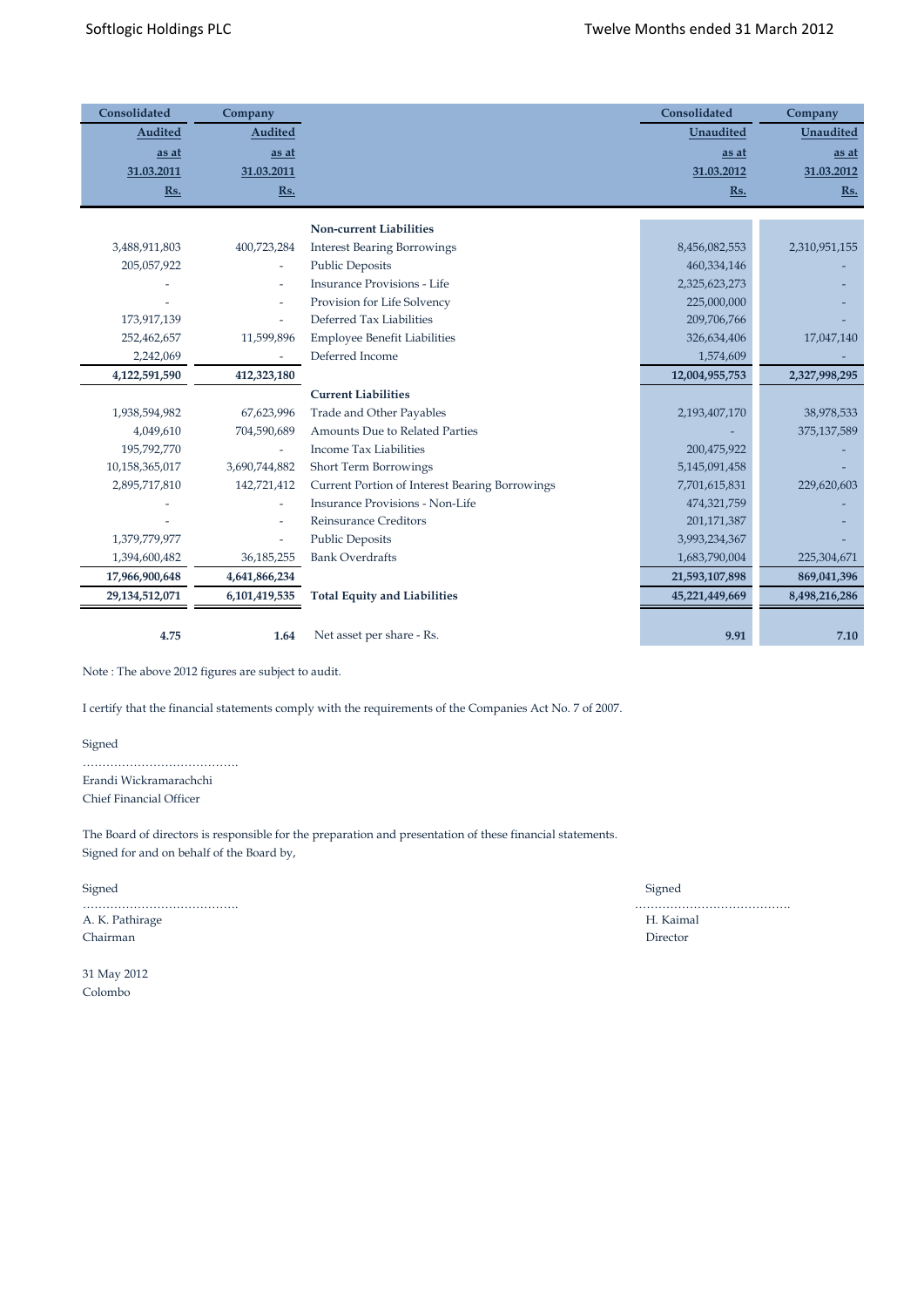# **CONSOLIDATED INCOME STATEMENT**

|                                             | <b>Unaudited</b><br>12 months to<br>31.03.2012<br>Rs. | <b>Audited</b><br>12 months to<br>31.03.2011<br><u>Rs.</u> | Change<br>$\frac{0}{0}$ | Unaudited<br>03 months to<br>31.03.2012<br>$Rs.$ | Unaudited<br>03 months to<br>31.03.2011<br>$\underline{\mathbf{Rs.}}$ |
|---------------------------------------------|-------------------------------------------------------|------------------------------------------------------------|-------------------------|--------------------------------------------------|-----------------------------------------------------------------------|
|                                             |                                                       |                                                            |                         |                                                  |                                                                       |
| Revenue                                     | 21,422,396,967                                        | 10,788,466,990                                             | 98.57                   | 5,386,441,396                                    | 4,047,127,568                                                         |
| Cost of Sales                               | (14, 175, 530, 868)                                   | (7,908,037,068)                                            | 79.25                   | (3,584,687,413)                                  | (2,685,700,335)                                                       |
| <b>Gross Profit</b>                         | 7,246,866,099                                         | 2,880,429,922                                              | 151.59                  | 1,801,753,983                                    | 1,361,427,233                                                         |
| Dividend Income                             | 223,552,794                                           | 3,223,513                                                  | 6,835.07                | 172,701,198                                      | 2,545,891                                                             |
| Other Operating Income                      | 562,164,156                                           | 669,038,971                                                | (15.97)                 | 56,869,099                                       | 151,038,566                                                           |
| Distribution Expenses                       | (752, 331, 893)                                       | (481, 811, 417)                                            | 56.15                   | (171, 886, 337)                                  | (206, 495, 231)                                                       |
| Administrative Expenses                     | (4, 111, 080, 130)                                    | (1,358,181,681)                                            | 202.69                  | (1,452,177,908)                                  | (638, 838, 196)                                                       |
| Finance Expenses                            | (1,942,643,060)                                       | (857,054,582)                                              | 126.67                  | (604, 821, 490)                                  | (394, 647, 387)                                                       |
| Change in Fair Value of Investment Property | 346,679,561                                           | 165,775,000                                                |                         | 346,679,561                                      |                                                                       |
| Share of Results of Associates              | 15,008,398                                            | 25,399,350                                                 | (40.91)                 | 330,558                                          | (54, 703, 579)                                                        |
| <b>Profit Before Tax</b>                    | 1,588,215,925                                         | 1,046,819,076                                              | 51.72                   | 149,448,664                                      | 220, 327, 297                                                         |
| Tax Expense                                 | (524, 421, 038)                                       | (76,009,554)                                               | 589.94                  | (88, 160, 169)                                   | 87,427,299                                                            |
| <b>Profit for the Period</b>                | 1,063,794,887                                         | 970,809,522                                                | 9.58                    | 61,288,495                                       | 307,754,596                                                           |
| Attributable to:                            |                                                       |                                                            |                         |                                                  |                                                                       |
| Equity Holders of the Parent                | 493,599,848                                           | 829,248,353                                                | (40.48)                 | (74, 137, 629)                                   | 199,399,464                                                           |
| Minority Interest                           | 570,195,039                                           | 141,561,169                                                | 302.79                  | 135,426,124                                      | 108,355,132                                                           |
|                                             | 1,063,794,887                                         | 970,809,522                                                | 9.58                    | 61,288,495                                       | 307,754,596                                                           |
| Earnings Per Share - Rs.                    | 0.66                                                  | 1.30                                                       |                         | (0.10)                                           | 0.31                                                                  |

*Note : Figures in brackets indicate deductions. The above 2012 figures are subject to audit.*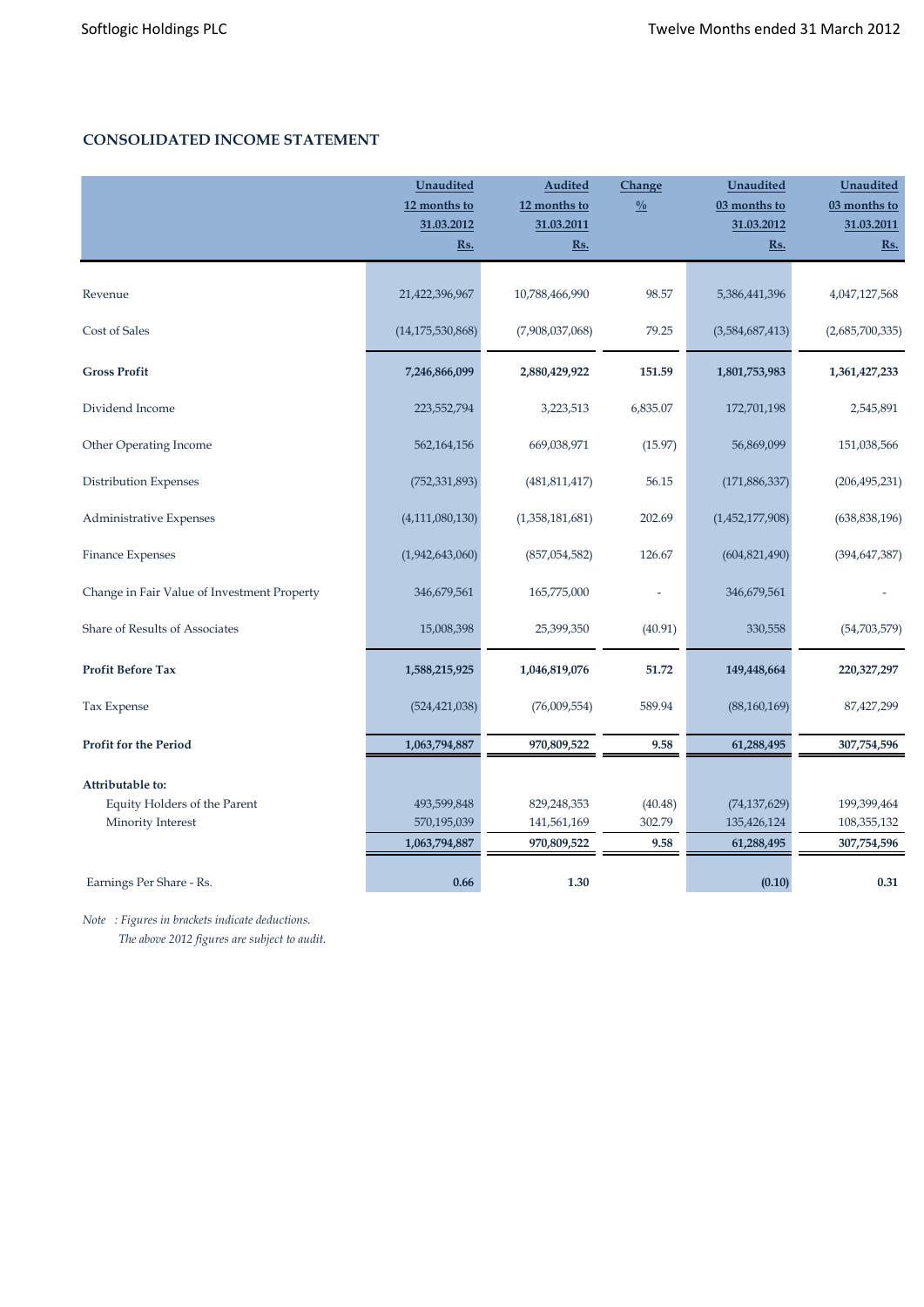# **CASH FLOW STATEMENT**

|                                                                                                               |                                    | Consolidated                       | Company                          |                              |  |  |
|---------------------------------------------------------------------------------------------------------------|------------------------------------|------------------------------------|----------------------------------|------------------------------|--|--|
|                                                                                                               | Unaudited                          | <b>Audited</b>                     | Unaudited                        | Audited                      |  |  |
|                                                                                                               | as at                              | <u>as at</u>                       | as at                            | <u>as at</u>                 |  |  |
|                                                                                                               | 31.03.2012                         | 31.03.2011                         | 31.12.2011                       | 31.03.2012                   |  |  |
|                                                                                                               | Rs.                                | Rs.                                | Rs.                              | Rs.                          |  |  |
| <b>CASH FLOWS FROM OPERATING ACTIVITIES</b>                                                                   |                                    |                                    |                                  |                              |  |  |
| Profit before tax                                                                                             | 1,588,215,925                      | 1,046,819,076                      | 456,126,116                      | 82,657,692                   |  |  |
| Adjustments for:                                                                                              |                                    |                                    |                                  |                              |  |  |
| Interest income                                                                                               | (72, 155, 134)                     | (33, 453, 474)                     | (49,749,026)                     | (1,874,006)                  |  |  |
| Dividend income                                                                                               | (223, 552, 794)                    | (3,223,513)                        | (599, 202, 314)                  | (151,065,019)                |  |  |
| Finance expenses                                                                                              | 1,942,643,060                      | 857,054,582                        | 313,654,080                      | 190,154,560                  |  |  |
| Change in fair value of investment property                                                                   | (346, 679, 561)                    | (165,775,000)                      |                                  |                              |  |  |
| Share of results of associates                                                                                | (15,008,398)                       | (25, 399, 350)                     |                                  |                              |  |  |
| Gratuity provision and related costs                                                                          | 85,572,477                         | 26,474,511                         | 3,956,244                        | 4,587,743                    |  |  |
| Provision for bad debts                                                                                       |                                    | 16,085,775                         |                                  |                              |  |  |
| Changes in fair value of short term investments                                                               | 109,547,561                        | (9, 157, 852)                      | 60,982,229                       | 5,268,940                    |  |  |
| Depreciation of property, plant and equipment                                                                 | 791,975,698                        | 285,138,561                        | 35,777,523                       | 39,362,189                   |  |  |
| (Profit) / loss on sale of property, plant and equipment<br>(Profit) / loss on sale of short term investments | (52,081,420)<br>(124, 899, 446)    | (15,678,051)                       | (8,227,231)<br>(124, 899, 446)   | (1,763,224)<br>(102,097,309) |  |  |
| Unrealised (gain)/loss on foreign exchange                                                                    |                                    | (142, 357, 751)                    |                                  | (15, 522, 045)               |  |  |
| Write back on loan rescheduled                                                                                |                                    | (4,840,627)                        |                                  | (4,840,627)                  |  |  |
| Write back of other liabilities                                                                               |                                    | (12,204,675)                       |                                  |                              |  |  |
| Write back of the Intercompany Balances                                                                       |                                    |                                    | 2,699,800                        |                              |  |  |
| Impairment of Investment in Associate                                                                         |                                    |                                    |                                  | 3,700,000                    |  |  |
| Amortisation of Intangible assets                                                                             | 129,377,092                        | 9.649.710                          |                                  |                              |  |  |
| Provision for intercompany receivable balances                                                                |                                    |                                    |                                  | 25,562,117                   |  |  |
| Amortisation of Deferred Income                                                                               | (667, 460)                         |                                    |                                  |                              |  |  |
| Fair Value adjustment on Business Combination                                                                 | 195,961,000                        |                                    |                                  |                              |  |  |
| Amortisation of lease assets                                                                                  | 4,775,000                          | 259,233                            |                                  |                              |  |  |
| Profit before working capital changes                                                                         | 4,013,023,599                      | 1,829,391,155                      | 91,117,975                       | 74,131,011                   |  |  |
|                                                                                                               |                                    |                                    |                                  |                              |  |  |
| (Increase) / decrease in inventories                                                                          | (886, 882, 758)                    | (1,346,402,671)                    |                                  |                              |  |  |
| (Increase) / decrease in receivable and prepayments                                                           | (2,922,214,620)                    | (860, 545, 945)                    | 4,550,467                        | 66, 353, 447                 |  |  |
| (Increase) / decrease in amount due from related parties<br>Increase / (decrease) in creditors and accruals   | 261,598<br>254,812,188             | (5,053,038)<br>488,206,691         | (74, 448, 468)<br>(28, 645, 463) | (67, 748, 592)<br>42,877,482 |  |  |
| Increase / (decrease) in amount due to related parties                                                        | (4,049,610)                        | (1,764,861)                        | (335, 667, 340)                  | 13,495,508                   |  |  |
| Increase / (decrease) in investments in lease and hire purchase                                               | (2,617,918,543)                    | (1,280,498,320)                    |                                  |                              |  |  |
| Increase / (decrease) in loans and advances                                                                   | (1,097,819,284)                    | (250, 026, 403)                    |                                  |                              |  |  |
| (Increase) / decrease in Reinsurance Receivable & Premium Receivable                                          | (337,790,899)                      |                                    |                                  |                              |  |  |
| Increase / (decrease) in Insurance Provision Non-Life & Reinsurance Creditors                                 | 675,493,146                        |                                    |                                  |                              |  |  |
| Increase / (decrease) in Insurance Provision - Life & Provision for Life Solvency                             | 2,550,623,273                      |                                    |                                  |                              |  |  |
| (Increase) / decrease in Policy & Other Loans                                                                 | (61,702,456)                       |                                    |                                  |                              |  |  |
| Increase / (decrease) Public deposits                                                                         | 2,868,730,614                      | 553,405,693                        |                                  |                              |  |  |
| Increase / (decrease) Deferred income                                                                         | (667, 460)                         | (2,243,519)                        |                                  |                              |  |  |
| <b>Cash Generated from Operations</b>                                                                         | 2,433,898,788                      | (875, 531, 218)                    | (343,092,830)                    | 129,108,856                  |  |  |
| Interest received                                                                                             |                                    | 33,453,474                         | 49,749,026                       | 1,874,006                    |  |  |
| Finance expenses paid                                                                                         | 72,155,134<br>(1,942,643,060)      | (857, 054, 582)                    | (302, 804, 871)                  | (190, 154, 560)              |  |  |
| Dividend received                                                                                             | 223,552,794                        | 30,940,719                         | 599,202,314                      | 151,065,019                  |  |  |
| Tax paid                                                                                                      | (455, 593, 449)                    | (243, 385, 604)                    | (4,610,960)                      | (4,750,468)                  |  |  |
| Gratuity (paid) / Transfer in                                                                                 | (11, 400, 728)                     | (4,509,460)                        | (115,750)                        | 13,125                       |  |  |
| Net cash flow from operating activities                                                                       | 319,969,480                        | (1,916,086,672)                    | (1,673,071)                      | 87,155,978                   |  |  |
|                                                                                                               |                                    |                                    |                                  |                              |  |  |
| CASH FLOWS FROM /(USED IN) INVESTING ACTIVITIES                                                               |                                    |                                    |                                  |                              |  |  |
| Purchase and construction of property, plant and equipment                                                    | (1,120,629,869)                    | (244, 553, 378)                    | (3,781,962)                      | (4,268,863)                  |  |  |
| Addition to intangible assets                                                                                 | 995,610,266                        | (224, 929)                         |                                  |                              |  |  |
| Increase in other non current assets<br>(Purchase) / disposal of short term investments (net)                 | (204, 812, 679)<br>(4,099,718,885) | (165, 892, 470)<br>(281, 219, 629) | 66,076,948                       | (112, 953, 946)              |  |  |
| Increase in interest in associate                                                                             |                                    | (807, 721, 844)                    |                                  | (803, 332, 709)              |  |  |
| Loans granted to Related Parties                                                                              |                                    |                                    | (1,044,213,900)                  |                              |  |  |
| Acquisition of subsidiaries                                                                                   | (3, 102, 473, 747)                 | (3,272,821,540)                    | (1, 199, 480, 714)               | (2,169,793,387)              |  |  |
| Increase in interest in subsidiaries                                                                          | (1,865,021,768)                    | (12,964,450)                       |                                  | (287,000,990)                |  |  |
| Proceeds from sale of property, plant and equipment                                                           | 130,797,385                        | 65,308,630                         | 8,712,929                        | 1,791,714                    |  |  |
| Net cash flow from / (used in) investing activities                                                           | (9,266,249,297)                    | (4,720,089,609)                    | (2,172,686,698)                  | (3,375,558,181)              |  |  |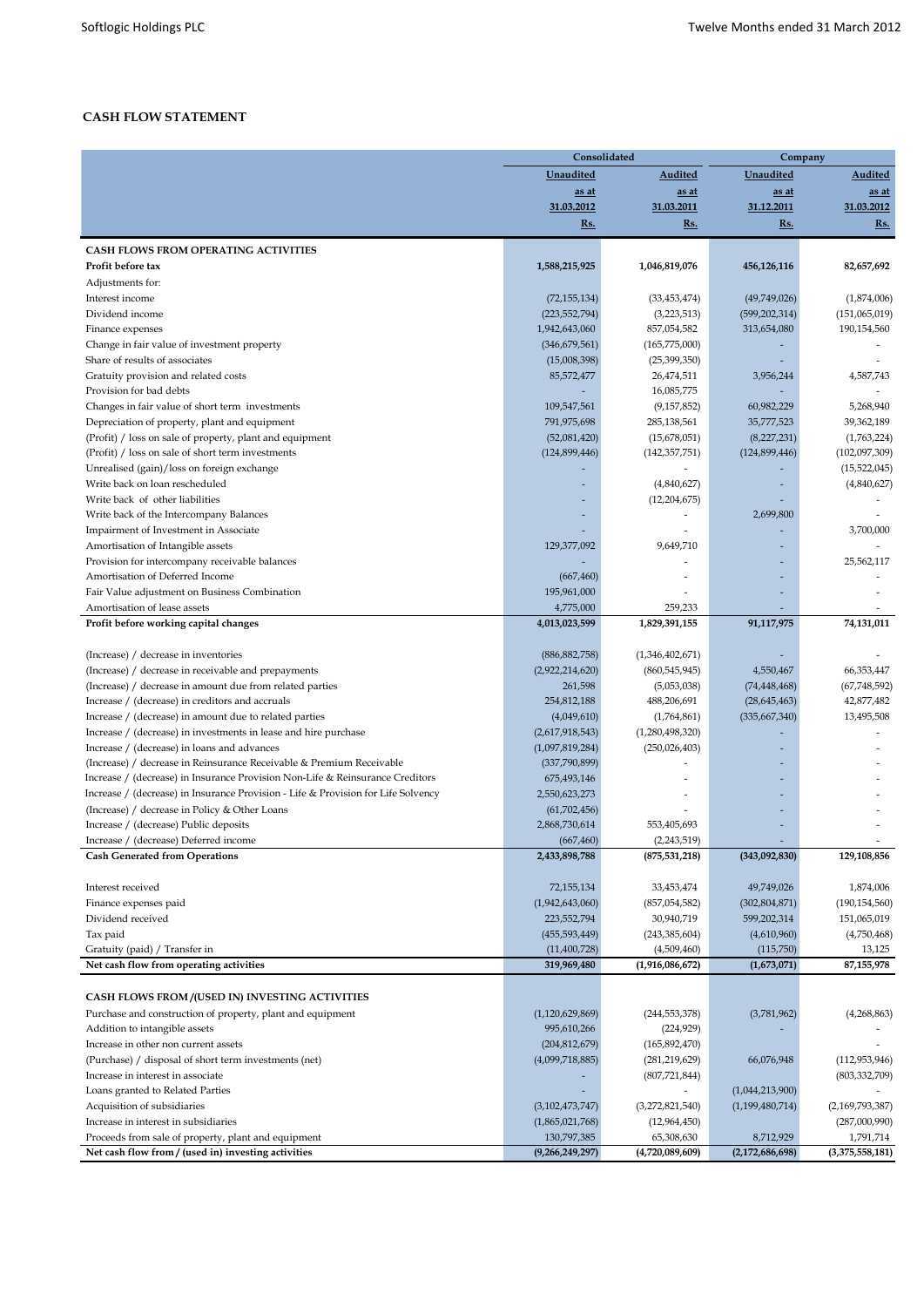|                                                            | Consolidated       |                    | Company         |                 |  |  |
|------------------------------------------------------------|--------------------|--------------------|-----------------|-----------------|--|--|
|                                                            | Unaudited          | Audited            | Unaudited       | Audited         |  |  |
|                                                            | as at              | as at              | as at           | as at           |  |  |
|                                                            | 31.03.2012         | 31.03.2011         | 31.12.2011      | 31.03.2012      |  |  |
|                                                            | Rs.                | Rs.                | Rs.             | Rs.             |  |  |
| CASH FLOWS FROM / (USED IN) FINANCING ACTIVITIES           |                    |                    |                 |                 |  |  |
| Dividend paid to minority shareholders                     | (296, 103, 362)    | (14, 557, 825)     |                 |                 |  |  |
| Dividends paid                                             | (101, 270, 000)    |                    | (101, 270, 000) |                 |  |  |
| Proceeds from minority on issue of rights in subsidiaries  | 188,644,834        | 74,464,279         |                 |                 |  |  |
| Proceeds from long term borrowings                         | 13,888,139,541     | 2,171,652,312      | 1,962,914,935   | 311,810,383     |  |  |
| Repayment of long Term borrowings                          | (4,537,698,310)    | (1,594,348,130)    | (194, 205, 901) | (287, 615, 629) |  |  |
| Proceeds from / (repayment of) short term borrowings (net) | (4, 115, 070, 770) | 5,399,140,824      | (3,579,913,582) | 3,497,288,333   |  |  |
| Proceeds from share issue                                  | 4,031,000,000      | 73.944.000         | 4,031,000,000   | 73,944,000      |  |  |
| Direct cost on issue of shares                             | (131, 909, 642)    | (924, 742)         | (131,909,642)   | (919, 242)      |  |  |
| Net cash flow from / (used in) financing activities        | 8,925,732,291      | 6,109,370,718      | 1,986,615,810   | 3,594,507,845   |  |  |
|                                                            |                    |                    |                 |                 |  |  |
| NET INCREASE / (DECREASE) IN CASH AND CASH EQUIVALENTS     | (20,547,526)       | (526, 805, 563)    | (187, 743, 959) | 306,105,642     |  |  |
| CASH AND CASH EQUIVALENTS AT THE BEGINNING                 | (1, 114, 952, 615) | (588, 147, 052)    | (30, 442, 043)  | (336, 547, 684) |  |  |
| CASH AND CASH EQUIVALENTS AT THE END                       | (1, 135, 500, 141) | (1, 114, 952, 615) | (218, 186, 002) | (30, 442, 042)  |  |  |
|                                                            |                    |                    |                 |                 |  |  |
| ANALYSIS OF CASH AND CASH EQUIVALENTS                      |                    |                    |                 |                 |  |  |
| <b>Favourable balances</b>                                 |                    |                    |                 |                 |  |  |
| Cash in hand and at Bank                                   | 548,289,863        | 279,647,867        | 7,118,668       | 5,743,212       |  |  |
| Unfavourable balances                                      |                    |                    |                 |                 |  |  |
| <b>Bank</b> overdrafts                                     | (1,683,790,004)    | (1,394,600,482)    | (225, 304, 671) | (36, 185, 255)  |  |  |
| Cash and cash equivalents                                  | (1, 135, 500, 141) | (1, 114, 952, 615) | (218, 186, 003) | (30, 442, 043)  |  |  |

| A. Acquisition of subsidiary                         |                    |                    |
|------------------------------------------------------|--------------------|--------------------|
| Property plant and equipment                         | (95, 392, 009)     | (9,249,157,663)    |
| Leasehold property                                   |                    | (91,682,210)       |
| Investment property                                  |                    | (1,699,234,222)    |
| Intangible assets                                    | (1,980,619,826)    | (1, 108, 796, 934) |
| Other non current assets                             |                    | (10,666,667)       |
| Other investments                                    | (862, 716, 714)    | (63,084,659)       |
| Deferred tax assets                                  |                    | (108, 378, 541)    |
| Inventories                                          | (3,959,928)        | (329, 537, 987)    |
| Trade & other receivables                            |                    | (543, 438, 318)    |
| Loans and advances                                   |                    | (734, 507, 330)    |
| Lease and hire purchase rental receivable            |                    | (2,160,140,773)    |
| Short term investments                               |                    | (192, 430, 790)    |
| Cash and cash equivalents                            | (45,621,019)       | 1,115,992,607      |
| Deferred tax liabilities                             |                    | 103,823,975        |
| Employee benefit liabilities                         | 30,206,637         | 177,871,849        |
| Trade & other payables                               | 729,499,482        | 800,544,766        |
| Short term borrowings                                |                    | 2,918,818,880      |
| Income tax liabilities                               |                    | 56,736,837         |
| Interest bearing borrowings                          |                    | 4,317,052,919      |
| Public deposits                                      |                    | 1,031,432,206      |
| Other non current assets                             | (52, 349, 119)     |                    |
| Trade & other receivables                            | (348, 755, 594)    |                    |
| Short term investments                               | (2,846,025,558)    |                    |
| <b>Insurance Provisions</b>                          | 2,385,129,627      |                    |
| Amounts Due to Related Companies                     | 1,506,877          |                    |
| <b>Total net assets</b>                              | (3,089,097,144)    | (5,768,782,054)    |
| Net assets acquired                                  | (1,425,533,652)    | (653,084,141)      |
| Minority cost holdings of investment                 | (1,058,748,476)    |                    |
| Goodwill                                             | (663, 812, 638)    | (1,503,744,792)    |
| Cash consideration paid on acquisition of subsidiary | (3, 148, 094, 766) | (2,156,828,933)    |
| Cash and cash equivalent acquired                    | 45,621,019         | (1, 115, 992, 607) |
| Net cash outflow on acquisition of subsidiary        | (3, 102, 473, 747) | (3,272,821,540)    |

The assets and liabilities as at the acquisition date are stated at their provisional fair values and may be amended in accordance with SLAS 25 (Revised 2004) - Business Combination.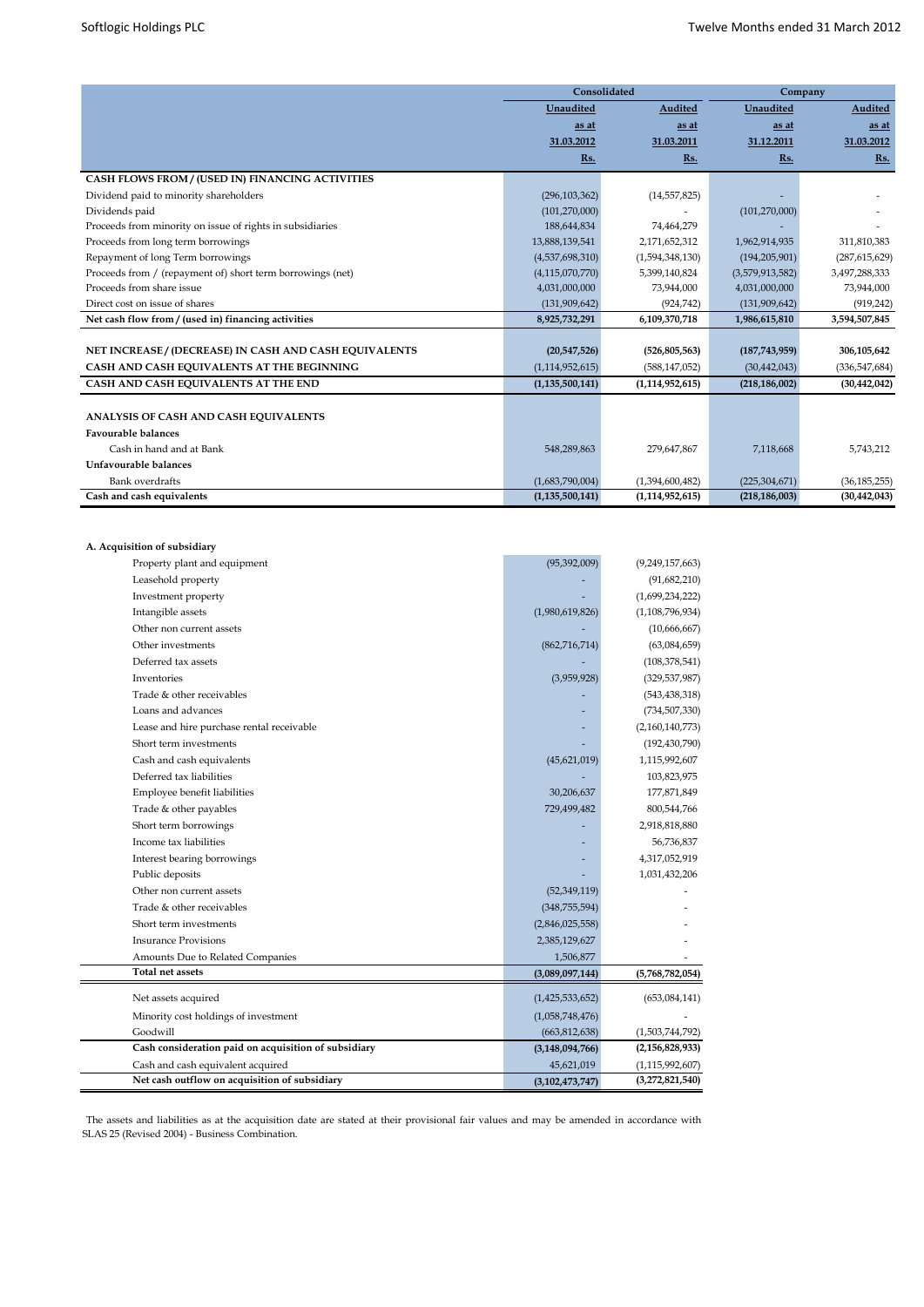#### **STATEMENT OF CHANGES IN EQUITY**

#### **CONSOLIDATED**

|                                                  |                          |                               |                                            | <b>Attributable to Equity Holders of Parent</b>   |                                             |                       |                 |                      |                        |
|--------------------------------------------------|--------------------------|-------------------------------|--------------------------------------------|---------------------------------------------------|---------------------------------------------|-----------------------|-----------------|----------------------|------------------------|
| In Rs.                                           | <b>Stated</b><br>Capital | Revaluation<br><b>Reserve</b> | Exchange<br>Translation<br><b>Reserves</b> | <b>Statutory</b><br><b>Reserve</b><br><b>Fund</b> | Investment<br><b>Fund</b><br><b>Reserve</b> | Accumulated<br>Profit | <b>Total</b>    | Minority<br>Interest | <b>Total</b><br>Equity |
| FOR THE PERIOD ENDED 31 MARCH 2012               |                          |                               |                                            |                                                   |                                             |                       |                 |                      |                        |
| Balance as at 01 April 2011                      | 1,058,000,000            | 737,845,882                   | (56, 359, 656)                             | 3,414,497                                         |                                             | 1,298,686,340         | 3,041,587,063   | 4,003,432,769        | 7,045,019,832          |
| Issue of shares                                  | 4,031,000,000            |                               | ٠                                          |                                                   |                                             | $\sim$                | 4,031,000,000   | ٠                    | 4,031,000,000          |
| Direct cost on Share Issue                       |                          |                               |                                            |                                                   |                                             | (131, 909, 642)       | (131, 909, 642) | ä                    | (131, 909, 642)        |
| Net gain / (loss) recognised directly in equity  |                          |                               |                                            |                                                   |                                             |                       |                 |                      |                        |
| - Acquisitions, disposals and changes in holding |                          |                               |                                            |                                                   | ×,                                          | ٠                     |                 | (49,637,981)         | (49, 637, 981)         |
| Transferred to/(from) during the period          |                          |                               |                                            | 2,233,237                                         | 7,057,372                                   | (9,290,609)           | ٠               | ٠                    |                        |
| Dividend Paid during the period                  |                          |                               | ٠                                          |                                                   | ٠                                           | (101, 270, 000)       | (101, 270, 000) | ٠                    | (101, 270, 000)        |
| Subsidiary dividend to minority shareholders     |                          |                               | ٠                                          |                                                   |                                             | 80,485,578            | 80,485,578      | (296, 103, 362)      | (215, 617, 784)        |
| Currency Translation Difference                  |                          |                               | (17,993,294)                               |                                                   | ٠                                           | ٠                     | (17,993,294)    | ٠                    | (17,993,294)           |
| Profit for the period                            |                          |                               | ٠                                          |                                                   | ٠                                           | 493,599,848           | 493,599,848     | 570,195,039          | 1,063,794,887          |
| Balance as at 31 March 2012                      | 5,089,000,000            | 737,845,882                   | (74, 352, 950)                             | 5,647,734                                         | 7,057,372                                   | 1,630,301,515         | 7,395,499,553   | 4,227,886,465        | 11,623,386,018         |
| FOR THE PERIOD ENDED 31 MARCH 2011               |                          |                               |                                            |                                                   |                                             |                       |                 |                      |                        |
| Balance as at 01 April 2010                      | 984,056,000              | 628,105,194                   | (37, 180, 342)                             |                                                   |                                             | 464,472,033           | 2,039,452,885   | 4,353,194            | 2,043,806,079          |
| Issue of shares                                  | 73,944,000               | ٠                             | ٠                                          |                                                   |                                             | ٠                     | 73,944,000      | ٠                    | 73,944,000             |
| Direct Cost on Share Issue                       |                          |                               |                                            |                                                   |                                             | (924, 742)            | (924, 742)      | ٠                    | (924, 742)             |
| Net gain / (loss) recognised directly in equity  |                          |                               |                                            |                                                   |                                             |                       |                 |                      |                        |
| - Surplus on revaluation                         |                          | 24,512,292                    |                                            |                                                   |                                             |                       | 24,512,292      | i.                   | 24,512,292             |
| - Deferred Tax                                   |                          | (7,000,263)                   |                                            |                                                   |                                             |                       | (7,000,263)     | ٠                    | (7,000,263)            |
| - Acquisitions, disposals and changes in holding |                          | ٠                             |                                            |                                                   |                                             |                       | ٠               | 3,881,381,423        | 3,881,381,423          |
| - Associate company share of net assets          |                          | 92,228,658                    |                                            |                                                   |                                             |                       | 92,228,658      | ٠                    | 92,228,658             |
| Transferred to/(from) during the period          |                          |                               | ٠                                          | 3,414,497                                         | ٠                                           | (3,414,497)           |                 |                      |                        |
| Currency Translation Difference                  |                          | ٠                             | (19, 179, 313)                             |                                                   | ٠                                           | ٠                     | (19, 179, 313)  | ٠                    | (19, 179, 313)         |
| Subsidiary dividend to minority shareholders     |                          |                               |                                            |                                                   |                                             | 9,305,194             | 9,305,194       | (23,863,017)         | (14, 557, 823)         |
| Profit for the period                            |                          |                               | ٠                                          |                                                   |                                             | 829,248,353           | 829,248,353     | 141,561,169          | 970,809,522            |

**Balance as at 31 March 2011 1,058,000,000 737,845,881 (56,359,655) 3,414,497 - 1,298,686,341 3,041,587,064 4,003,432,769 7,045,019,833**

### **COMPANY**

| In Rs.                             | <b>Stated</b><br>Capital | Accumulated<br>Profit | <b>Total</b><br>Equity |
|------------------------------------|--------------------------|-----------------------|------------------------|
| FOR THE PERIOD ENDED 31 MARCH 2012 |                          |                       |                        |
| Balance as at 01 April 2011        | 1,058,000,000            | (10,769,879)          | 1,047,230,121          |
| Issue of shares                    | 4,031,000,000            |                       | 4,031,000,000          |
| Direct cost on Share Issue         |                          | (131, 909, 642)       | (131,909,642)          |
| Dividend Paid during the period    | ٠                        | (101, 270, 000)       | (101, 270, 000)        |
| Profit for the period              |                          | 456,126,116           | 456,126,116            |
| Balance as at 31 March 2012        | 5,089,000,000            | 212,176,595           | 5,301,176,595          |
| FOR THE PERIOD ENDED 31 MARCH 2011 |                          |                       |                        |
| Balance as at 01 April 2010        | 984,056,000              | (89, 324, 465)        | 894,731,535            |
| Icena of charge                    | 73.944.000               |                       | 73.944.000             |

| Balance as at 31 March 2011 | 1,058,000,000 | (10,769,879) | 1,047,230,121 |
|-----------------------------|---------------|--------------|---------------|
| Profit for the period       | ٠             | 79.473.828   | 79.473.828    |
| Direct cost on Share Issue  | ٠             | (919, 242)   | (919, 242)    |
| Issue of shares             | 73,944,000    | ٠            | 73,944,000    |

*Note : Figures in brackets indicate deductions.*

 *The above 2012 figures are subject to audit.*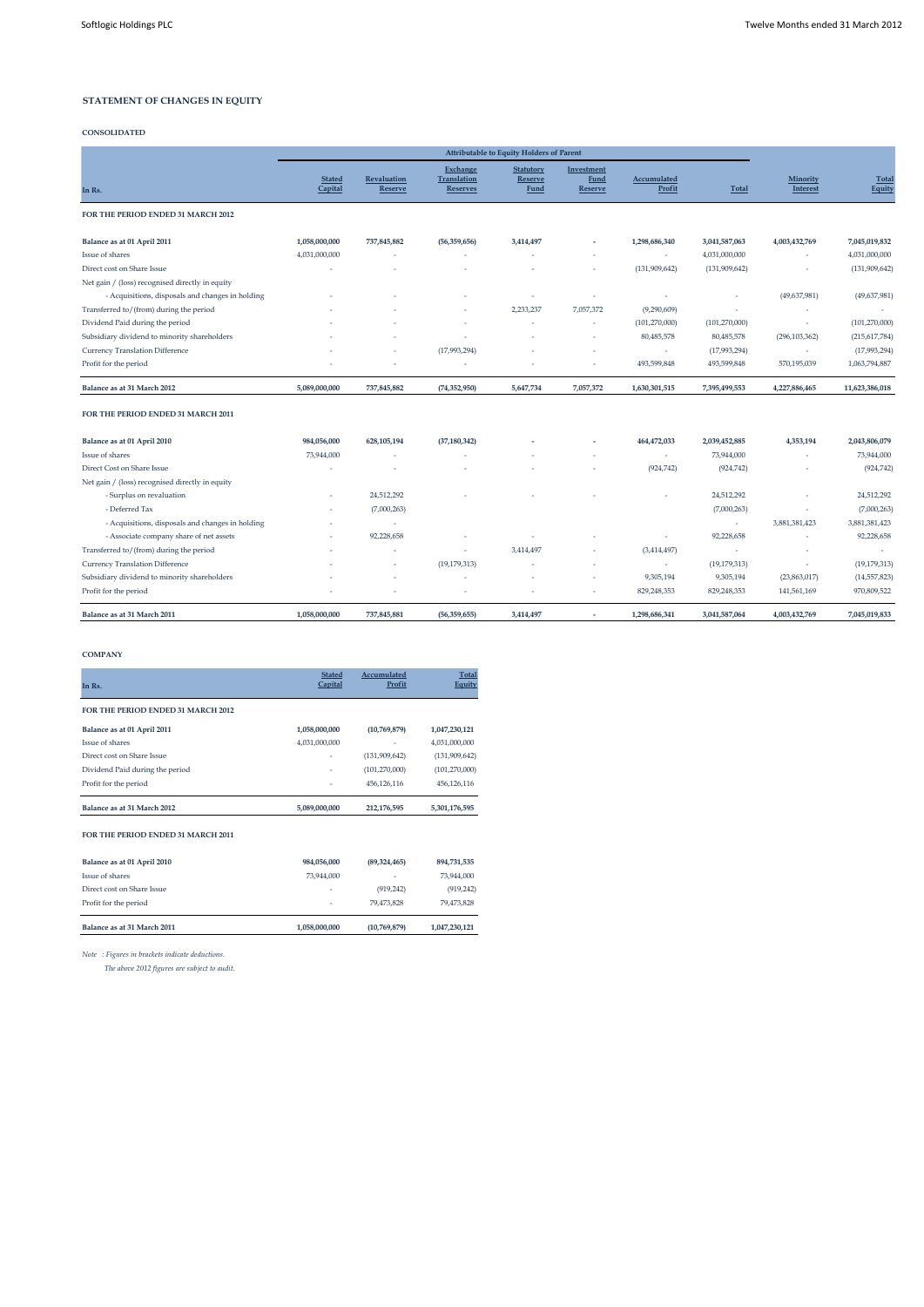# **COMPANY INCOME STATEMENT**

|                                             | Unaudited<br>12 months to<br>31.03.2012<br>$\underline{\mathbf{Rs}}$ . | <b>Audited</b><br>12 months to<br>31.03.2011<br>Rs. | Change<br>$\frac{0}{0}$ | Unaudited<br>03 months to<br>31.03.2012<br>Rs. | Unaudited<br>03 months to<br>31.03.2011<br>$\underline{\mathbf{Rs.}}$ |
|---------------------------------------------|------------------------------------------------------------------------|-----------------------------------------------------|-------------------------|------------------------------------------------|-----------------------------------------------------------------------|
| Revenue                                     | 209,896,334                                                            | 159,556,537                                         | 31.55                   | 53,378,817                                     | 47,003,962                                                            |
| Cost of Sales                               | (91, 177, 694)                                                         | (77, 315, 815)                                      | 17.93                   | (27, 483, 490)                                 | (21,664,885)                                                          |
| <b>Gross Profit</b>                         | 118,718,640                                                            | 82,240,722                                          | 44.36                   | 25,895,327                                     | 25,339,077                                                            |
| Dividend Income                             | 612,752,713                                                            | 151,065,019                                         | 305.62                  | 244,440,256                                    | 85,523,865                                                            |
| Other Operating Income                      | 136, 153, 501                                                          | 148,350,102                                         | (8.22)                  | 46,864,414                                     | 952,457                                                               |
| Administrative Expenses                     | (97,776,906)                                                           | (108, 843, 591)                                     | (10.17)                 | (16, 194, 798)                                 | (60, 997, 555)                                                        |
| Write Back / (Off) of Intercompany Balances |                                                                        |                                                     |                         |                                                | 7,198,692                                                             |
| Finance Expenses                            | (313, 721, 832)                                                        | (190, 154, 560)                                     | 64.98                   | (99, 771, 594)                                 | (78,056,846)                                                          |
| Profit/ (loss) Before Tax                   | 456,126,116                                                            | 82,657,692                                          | 451.83                  | 201,233,605                                    | (20,040,310)                                                          |
| Tax Expense                                 |                                                                        | (3, 183, 864)                                       |                         |                                                | (2,820,461)                                                           |
| Profit/ (loss) for the Period               | 456,126,116                                                            | 79,473,828                                          | 473.93                  | 201,233,605                                    | (22,860,771)                                                          |

*Note : Figures in brackets indicate deductions. The above 2012 figures are subject to audit.*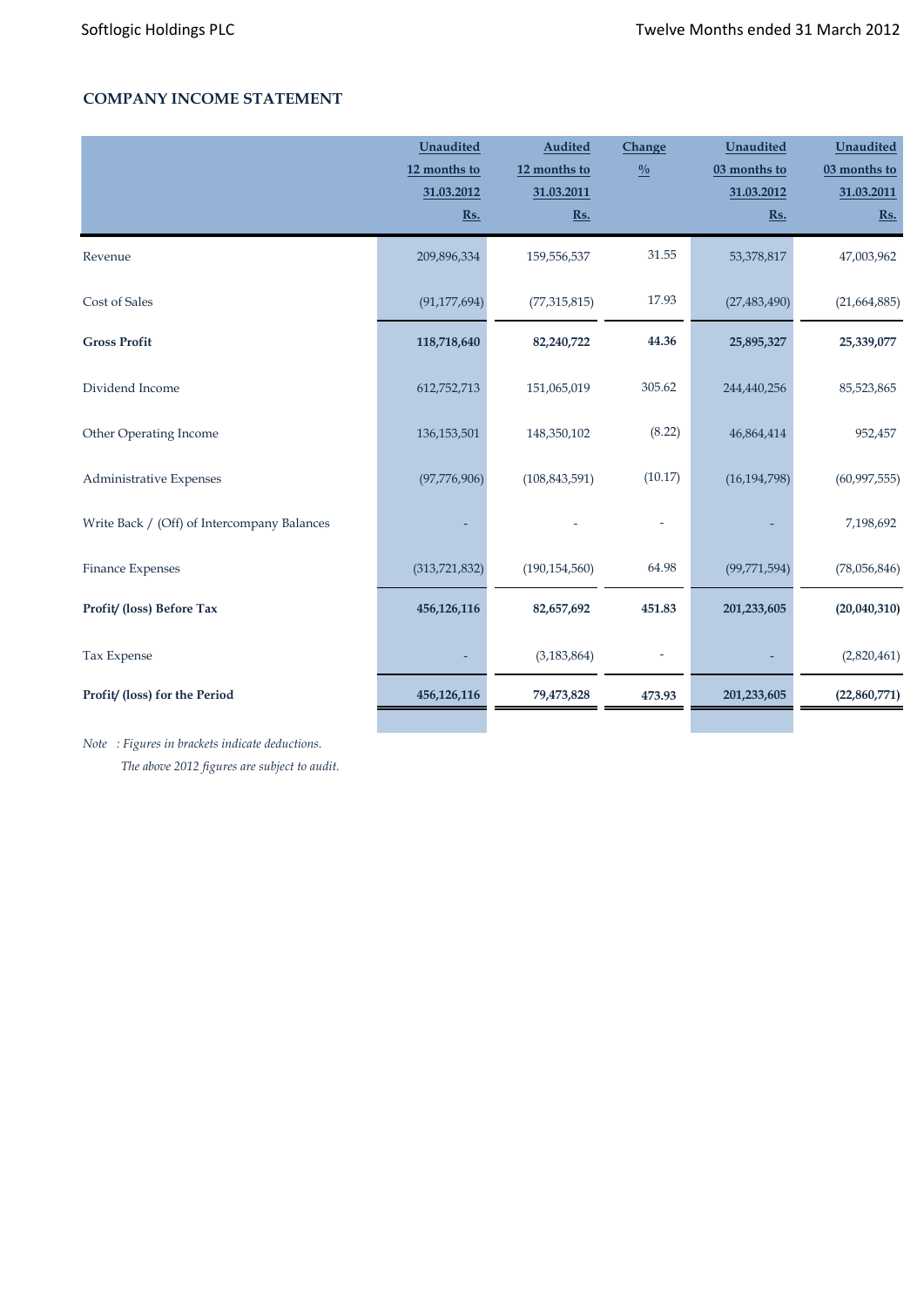#### SEGMENT ANALYSIS OF REVENUE AND PROFIT

|                                         |                 | <b>Information Technology</b> |              | Leisure     |               | Retail<br><b>Auto Mobiles</b> |               | <b>Financial Services</b> |                 | <b>Healthcare Services</b> |                 | Others         |                 | Total        |                 |                |
|-----------------------------------------|-----------------|-------------------------------|--------------|-------------|---------------|-------------------------------|---------------|---------------------------|-----------------|----------------------------|-----------------|----------------|-----------------|--------------|-----------------|----------------|
| For the twelve months<br>ended 31 March | 2012            | 2011                          | 2012         | 2011        | 2012          | 2011                          | 2012          | 2011                      | 2012            | 2011                       | 2012            | 2011           | 2012            | 2011         | 2012            | 2011           |
| Revenue                                 | 6,303,919,131   | 5,924,454,590                 | 32,468,085   |             | 5,326,127,862 | 2,691,821,412                 | 1,037,108,860 | 330,736,459               | 2,655,700,563   | 597,466,953                | 6,055,916,149   | 1,242,604,276  | 11,156,317      | 1,383,300    | 21,422,396,968  | 10,788,466,990 |
| <b>Operating Profit</b>                 | 818,243,976     | 665,230,361                   | (36,763,775) |             | 750,411,660   | 435,925,946                   | 112,780,755   | 16,817,507                | 180,428,232     | 149,659,735                | 1,399,751,145   | 325,503,017    | (55,680,966)    | 119,562,741  | 3,169,171,026   | 1,712,699,308  |
| Profit Before Taxation                  | 479,999,114     | 311,979,713                   | (37,502,320) | 149,994,692 | 460,810,400   | 315,213,959                   | 93,224,384    | 14,271,732                | (122,074,167)   | 146,770,436                | 1,049,680,574   | 143,639,165    | (335, 922, 061) | (35,050,621) | 1,588,215,924   | 1,046,819,076  |
| Taxation                                | (138, 258, 356) | (106, 960, 421)               |              |             | (115,372,145) | 165,955,131                   | (22,738,614)  | (10,952,673)              | (62, 307, 620)  | (34,052,950)               | (113, 151, 108) | (35, 231, 184) | (72, 593, 195)  | (54,767,456) | (524, 421, 038) | (76,009,554)   |
| Profit After Taxation                   | 341,740,758     | 205,019,292                   | (37,502,320) | 149,994,692 | 345,438,255   | 481,169,090                   | 70,485,770    | 3,319,059                 | (184, 381, 787) | 112,717,486                | 936,529,466     | 108,407,981    | (408, 515, 256) | (89,818,077) | 1,063,794,886   | 970,809,523    |

| <b>Information Technology</b>          |               |               | Leisure      |            | Retail        |             | <b>Auto Mobiles</b><br><b>Financial Services</b> |                | <b>Healthcare Services</b> |             | Others        |                | <b>Total</b>    |                 |                |               |
|----------------------------------------|---------------|---------------|--------------|------------|---------------|-------------|--------------------------------------------------|----------------|----------------------------|-------------|---------------|----------------|-----------------|-----------------|----------------|---------------|
| For the three months<br>ended 31 March | 2012          | 2011          | 2012         | 2011       | 2012          | 2011        | 2012                                             | 2011           | 2012                       | 2011        | 2012          | 2011           | 2012            | 2011            | 2012           | 2011          |
| Revenue                                | 1,353,958,292 | 1,614,260,878 | 53,718       |            | 1,442,949,577 | 822,634,502 | 204, 237, 392                                    | 73,224,541     | 891,052,795                | 294,350,571 | 1,490,635,520 | 1,242,604,276  | 3,554,102       | 52,800          | 5,386,441,397  | 4,047,127,568 |
| <b>Operating Profit</b>                | 167, 658, 755 | 122,630,969   | (12,027,751) |            | 223,794,158   | 89,448,832  | 1,848,438                                        | (17, 754, 714) | (112, 029, 833)            | 85,819,360  | 221,794,025   | 325,503,017    | (98, 455, 595)  | 64,030,798      | 392,582,196    | 669,678,263   |
| Profit Before Taxation                 | 81,166,686    | 107,886,928   | (9,686,856)  | (693, 161) | 80,523,572    | 89,088,433  | (4,516,166)                                      | (15,639,748)   | (204, 023, 414)            | 79,332,371  | 409,233,685   | 143,639,165    | (203, 248, 843) | (183, 286, 690) | 149,448,665    | 220,327,298   |
| Taxation                               | (25,323,412)  | (36,300,483)  |              |            | (18,511,161)  | 216,411,599 | (2,908,564)                                      | (4,954,377)    | (5,890,462)                | (5,846,862) | (7, 293, 063) | (35, 231, 184) | (28, 233, 507)  | (46, 651, 393)  | (88, 160, 169) | 87,427,299    |
| Profit After Taxation                  | 55,843,274    | 71,586,445    | (9,686,856)  | (693, 161) | 62,012,410    | 305,500,032 | (7,424,730)                                      | (20, 594, 125) | (209, 913, 876)            | 73,485,509  | 401,940,623   | 108,407,981    | (231, 482, 350) | (229, 938, 083) | 61,288,495     | 307,754,597   |

*Note : Figures in brackets indicate deductions.*

 *The above 2012 figures are subject to audit.*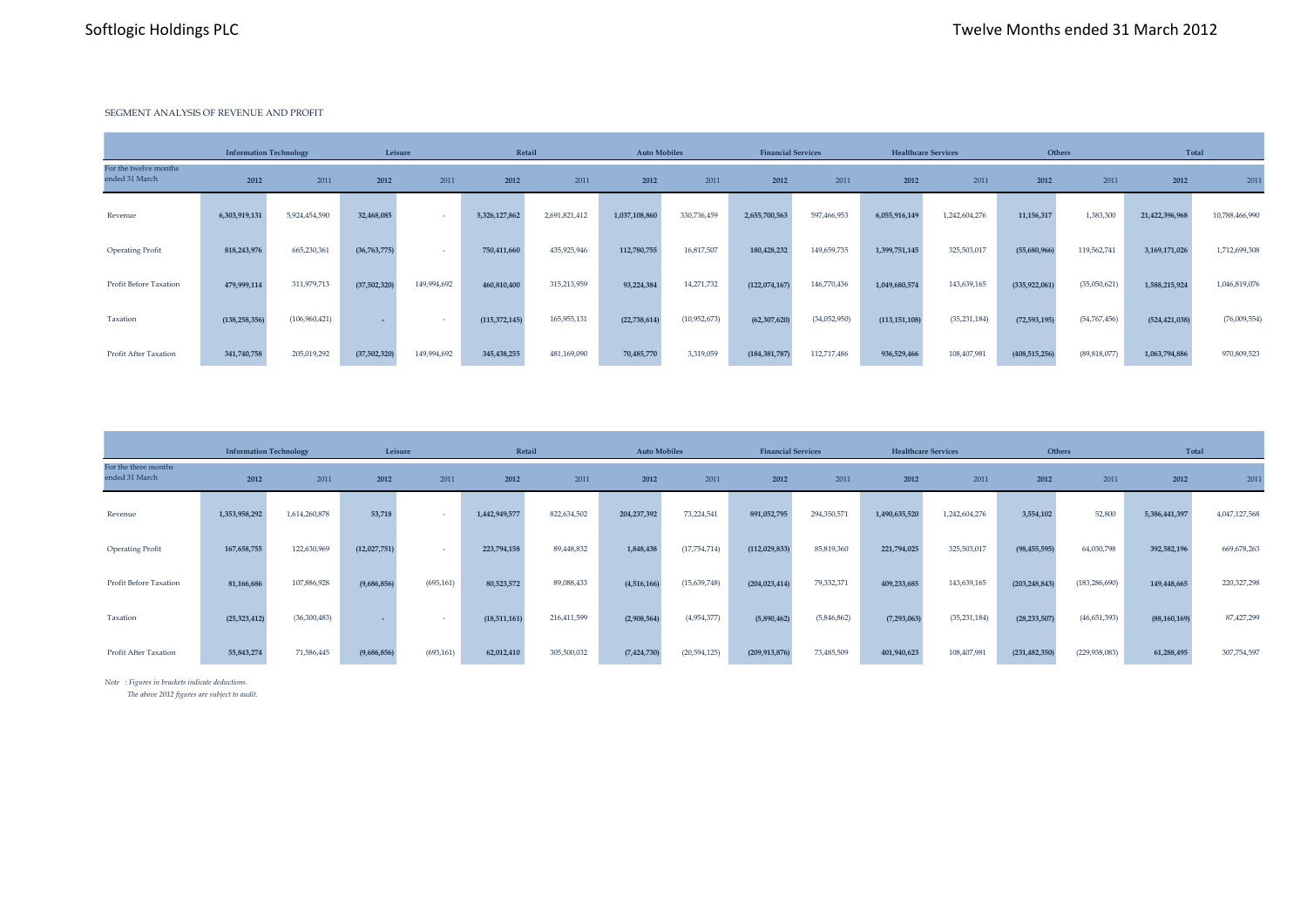## **NOTES TO THE FINANCIAL STATEMENTS**

## **1. CORPORATE INFORMATION**

Softlogic Holdings PLC, is a public limited company incorporated and domiciled in Sri Lanka and listed on the Colombo Stock Exchange.

The interim financial statements of the Group and the Company for the 12 months ended 31 March 2012 were authorised for issue by the Board of directors on 31 May 2012.

## **2. BASIS OF PREPARATION**

The interim financial statements of the group and of the company have been prepared on the basis of the same accounting policies and methods applied for the year ended 31 March 2011 and are in compliance with Sri Lanka Accounting Standard 35 - Interim Financial Reporting.

The accounting polices adopted in these financial statements are consistent with the accounting policies set out in the Annual Report of the previous year.

The presentation and classification of the financial statements of the previous year have been amended, where relevant, for better presentation and to be comparable with those of the current year.

## **3. SHARE INFORMATION**

#### **3.1 Public Share Holdings**

The percentage of shares held by the public as at 31 March 2012 was 31.50%.

### **3.2 Directors' Share Holdings**

The number of shares held by the Board of directors are as follows:

| As at                                       |                                        | 31-03-2012 |
|---------------------------------------------|----------------------------------------|------------|
| A K Pathirage - Chairman/ Managing Director | 338,335,100                            |            |
| G W D H U Gunawardena                       |                                        | 57,469,300 |
| R J Perera                                  |                                        | 60,836,700 |
| H K Kaimal                                  |                                        | 64,870,800 |
| M P R Rasool                                |                                        | 361,600    |
| S A B Rajapaksa                             | (Resigned with effect from 15.04.2012) | 5,477,600  |
| Dr S Selliah                                |                                        | 2,000,000  |
| Desamanya P D Rodrigo                       | Nil                                    |            |
| W M P L De Alwis                            | Nil                                    |            |
| Total                                       | 529,351,100                            |            |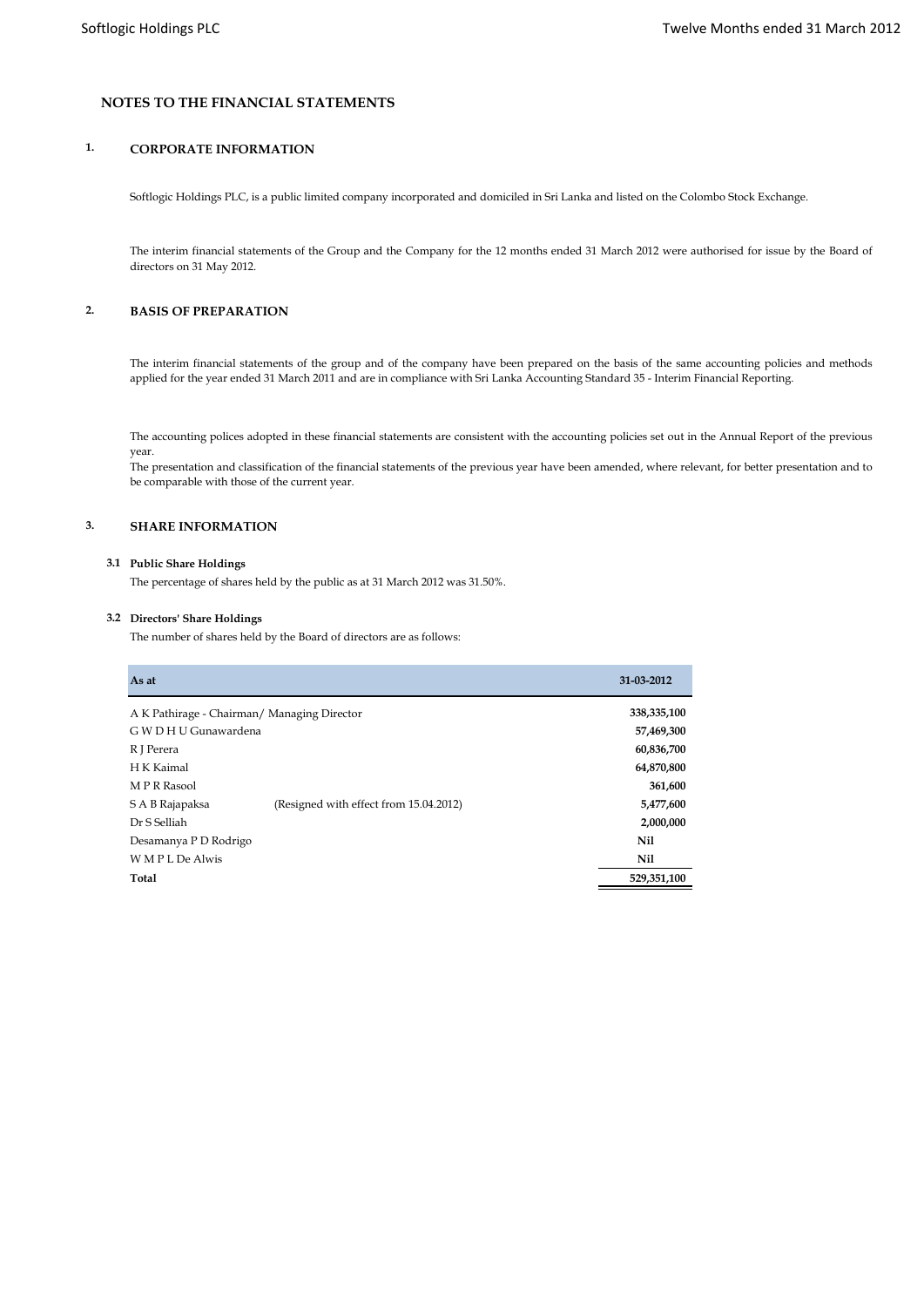# **3.3 Twenty Largest Shareholders of the Company are as follows:**

|              | As at                                                      | 31-03-2012  |               |
|--------------|------------------------------------------------------------|-------------|---------------|
|              |                                                            | Number of   |               |
|              |                                                            | shares      | $\frac{0}{0}$ |
| $\mathbf{1}$ | Mr. A K Pthirage                                           | 299,385,100 | 38.43%        |
| 2            | Mr. H K Kaimal                                             | 64,870,800  | 8.33%         |
| 3            | Mr. R J Perera                                             | 60,836,700  | 7.81%         |
| 4            | Mr. G W D H U Gunawardena                                  | 57,469,300  | 7.38%         |
| 5            | Commercial Bank of Ceylon PLC/A K Pathirage                | 38,950,000  | 5.00%         |
| 6            | Sri Lanka Insurance Corporation Ltd - General Fund         | 15,812,400  | 2.03%         |
| 7            | Dr. K M P Karunaratne                                      | 11,954,596  | 1.53%         |
| 8            | Bank of Ceylon A/C Ceybank Unit Trust                      | 11,329,000  | 1.45%         |
| 9            | Pemberton Asian Opportunities Fund                         | 10,000,000  | 1.28%         |
| 10           | HSBC INTL NOM LTD-SNFE-NTASIAN Discovery Master Fund       | 9,900,400   | $1.27\%$      |
| 11           | Mr. KPRB Silva                                             | 9,255,000   | 1.19%         |
| 12           | Employees Provident Fund                                   | 7,230,500   | 0.93%         |
| 13           | Mr. S A B Rajapaksa                                        | 5,477,600   | 0.70%         |
| 14           | Mrs. A Selliah                                             | 4,236,000   | 0.54%         |
| 15           | Arunodhaya Investments (Private) Limited                   | 3,950,000   | 0.51%         |
| 15           | Arunodhaya Industries (Private) Limited                    | 3,950,000   | 0.51%         |
| 15           | Arunodhaya (Private) Limited                               | 3,950,000   | 0.51%         |
| 16           | Bartleet Finance PLC                                       | 3,886,000   | 0.50%         |
| 17           | Miss. S Subramaniam                                        | 3,800,000   | 0.49%         |
| 17           | Mr. V Kailasapillai                                        | 3,800,000   | 0.49%         |
| 17           | Mrs. A Kailasapillai                                       | 3,800,000   | 0.49%         |
| 18           | Sampath Bank Limited A/C No. 1                             | 3,594,000   | 0.46%         |
| 19           | Mr. K Aravinthan                                           | 3,500,000   | 0.45%         |
| 20           | Goldman Sachs International S/A Tree Line Asia Master Fund | 3,352,000   | 0.43%         |
|              |                                                            |             |               |

### **3.4 Stated Capital**

Stated capital is represented by number of shares in issue as given below;

| As at           | 31-03-2012  | 31-03-2011  |
|-----------------|-------------|-------------|
| Ordinary shares | 779,000,000 | 640,000,000 |

### **3.5 Net Assets per Share**

Net assets per share have been calculated, for all periods, based on the number of shares in issue as at 31 March 2012.

## **4. STATED CAPITAL MOVEMENTS**

The company issued 139,000,000 ordinary voting shares to the public at Rs. 29/= per share. The issue was opened on 09 June 2011 and was closed on the same day. These shares were listed on the Colombo Stock Exchange on 12 July 2011. The movement in the stated capital is given below;

| <b>Stated Capital</b>             | $\mathbf{Rs}$ |
|-----------------------------------|---------------|
| As at 01 April 2011               | 1,058,000,000 |
| Net proceeds from new share issue | 4,031,000,000 |
| As at 31 March 2012               | 5,089,000,000 |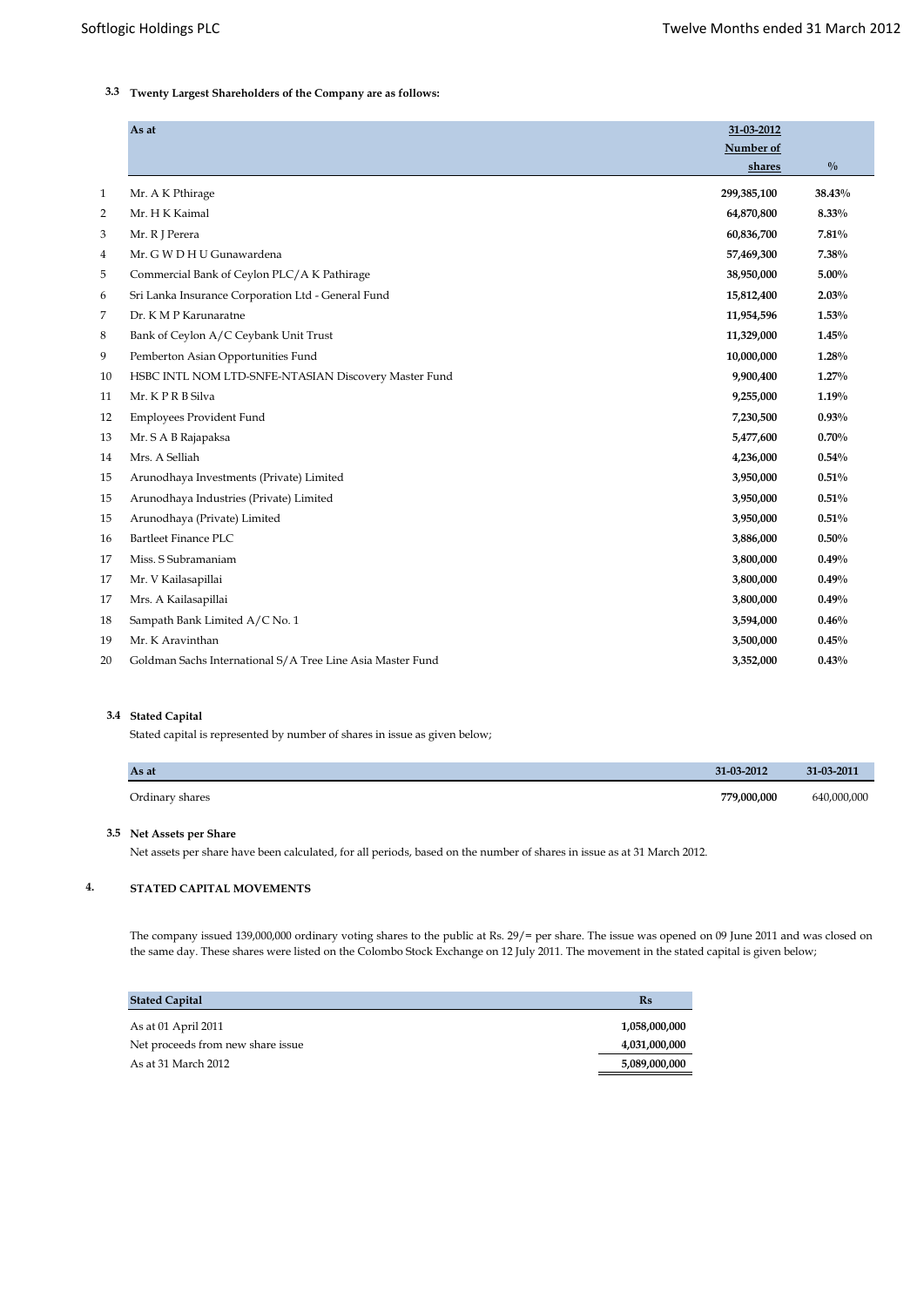## **5. INVESTOR INFORMATION**

|     | As at                                                                           | 31-03-2012  | 31-03-2011 |
|-----|---------------------------------------------------------------------------------|-------------|------------|
| 5.1 | <b>Market Value of Shares</b>                                                   |             |            |
|     | The market value of an ordinary share of Softlogic Holdings PLC was as follows. |             |            |
|     | Closing price on                                                                | 11.20       | N/A        |
|     | Highest price recorded for the three months ending                              | 18.50       | N/A        |
|     | Lowest price recorded for the three months ending                               | 11.10       | N/A        |
|     | Market Capitalisation (Rs. Mn)                                                  | 8,724.80    | N/A        |
|     | 5.2 Ratios                                                                      |             |            |
|     | Net assets per share at the period end                                          | 9.91        | 7.10       |
|     | 5.3 Share Trading information from 01 January 2012 to 31 March 2012.            |             |            |
|     | Number of shares traded                                                         | 20,472,412  | N/A        |
|     | Value of shares traded (Rs.)                                                    | 282,384,590 | N/A        |

## **6. CONTINGENCIES, CAPITAL AND OTHER COMMITMENTS**

#### **6.1 CONTINGENT LIABILITIES**

There were no significant contingent liabilities as at the balance sheet date other than what is disclosed above, which require adjustments to or disclosures in the financial statements.

#### **6.2 CAPITAL COMMITMENTS**

As at 31 March 2012, the Group had capital commitments contracted but not provided in the financial statements amounting to Rs. 2,536.65 Mn (31 March 2011 - Nil).

## **7. POST BALANCE SHEET EVENTS**

There have been no events subsequent to the Balance sheet date, which require disclosure in the interim financial statements other than the following.

- **7.1** Softlogic Capital Limited, which is a subsidiary of Softlogic Holdings PLC has entered in to a Sale and Purchase agreement with Forbes Capital (Pvt) Ltd for the sale of 5,100,000 Ordinary shares of Softlogic Credit Ltd at a total consideration of Rs. 100,000,000/- on 29 March 2012.
- **7.2** Softlogic Capital Limited, which is a subsidiary of Softlogic Holdings PLC has acquired the entire issued shares of Arrenga Capital (Pvt) Ltd at a total consideration of Rs. 200,000,000/ on 04 April 2012.
- **7.3** Softlogic Capital Limited, which is a subsidiary of Softlogic Holdings PLC listed 272,000,000 shares at the Colombo Stock Exchange on 18 May 2012 subsequent to the Rights Issue of Shares.